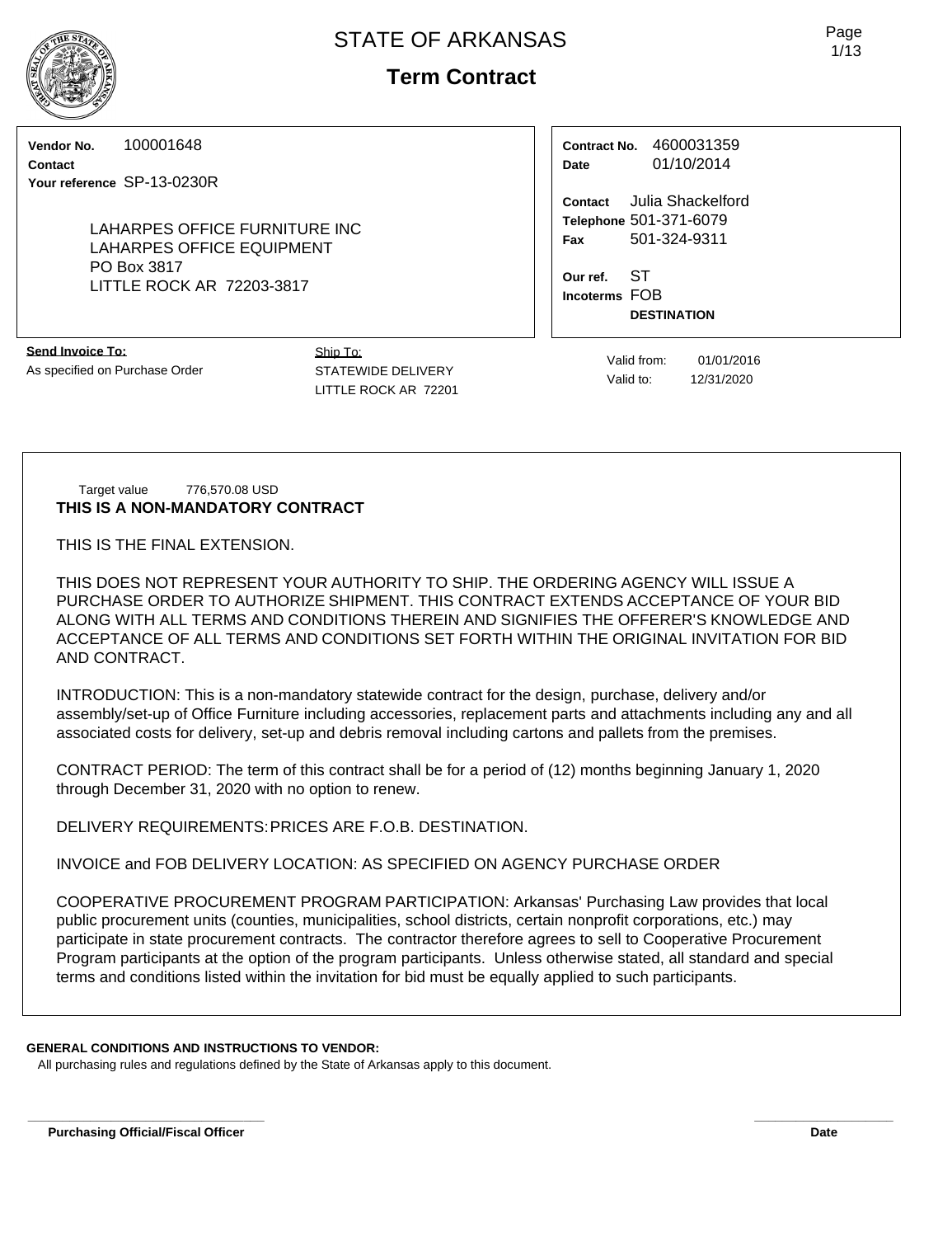**Vendor No.** 100001648 **Contact Your reference** SP-13-0230R **Contract No.** 4600031359 **Date** 01/10/2014 **Our reference** ST

| Item | <b>Material/Description</b>                         | <b>Target QtyUM</b> |          | <b>Unit Price</b> | <b>Amount</b> |
|------|-----------------------------------------------------|---------------------|----------|-------------------|---------------|
| 0001 | 10131663<br>TABLE SCHOOL CAFETERIA                  | 2,500.00            | Lump Sum | 1.00              | \$2,500.00    |
| 0002 | 10131672<br><b>CHAIR CAFETERIA</b>                  | 2,000.00            | Lump Sum | 1.00              | \$2,000.00    |
| 0003 | 10131626<br>BED/BUNK DORMITORY/HOSPITALITY          | 10,000.00           | Lump Sum | 1.00              | \$10,000.00   |
| 0004 | 10131627<br><b>DESK DORMITORY/HOSPITALITY</b>       | 10,000.00           | Lump Sum | 1.00              | \$10,000.00   |
| 0005 | 10131628<br>WARDROBE/STORAGE DORMITORY/HOSPITALITY  | 5,000.00            | Lump Sum | 1.00              | \$5,000.00    |
| 0006 | 10131666<br>SHELVING FILING HIGH DENSITY            | 10,000.00           | Lump Sum | 1.00              | \$10,000.00   |
| 0007 | 10131667<br>FILING LATERAL/VERTICAL                 | 5,000.00            | Lump Sum | 1.00              | \$5,000.00    |
| 0008 | 10131668<br>FILING MOVABLE ISLE/ROTARY              | 10,000.00           | Lump Sum | 1.00              | \$10,000.00   |
| 0009 | 10131676<br>ACCESSORIES FREESTANDING CASEGOODS      | 5,000.00            | Lump Sum | 1.00              | \$5,000.00    |
| 0010 | 10131677<br>DESK FREESTANDING CASEGOODS             | 50,000.00           | Lump Sum | 1.00              | \$50,000.00   |
| 0011 | 10131678<br>SHELVING FREESTANDING CASEGOODS         | 10,000.00           | Lump Sum | 1.00              | \$10,000.00   |
| 0012 | 10131679<br>TABLE FREESTANDING CASEGOODS CONF/TRAIN | 25,000.00           | Lump Sum | 1.00              | \$25,000.00   |
| 0013 | 10131669<br>SHELVING/BOOK CARTS LIBRARY             | 5,000.00            | Lump Sum | 1.00              | \$5,000.00    |
| 0014 | 10131670<br><b>CARREL STUDY LIBRARY</b>             | 5,000.00            | Lump Sum | 1.00              | \$5,000.00    |

**GENERAL CONDITIONS AND INSTRUCTIONS TO VENDOR:**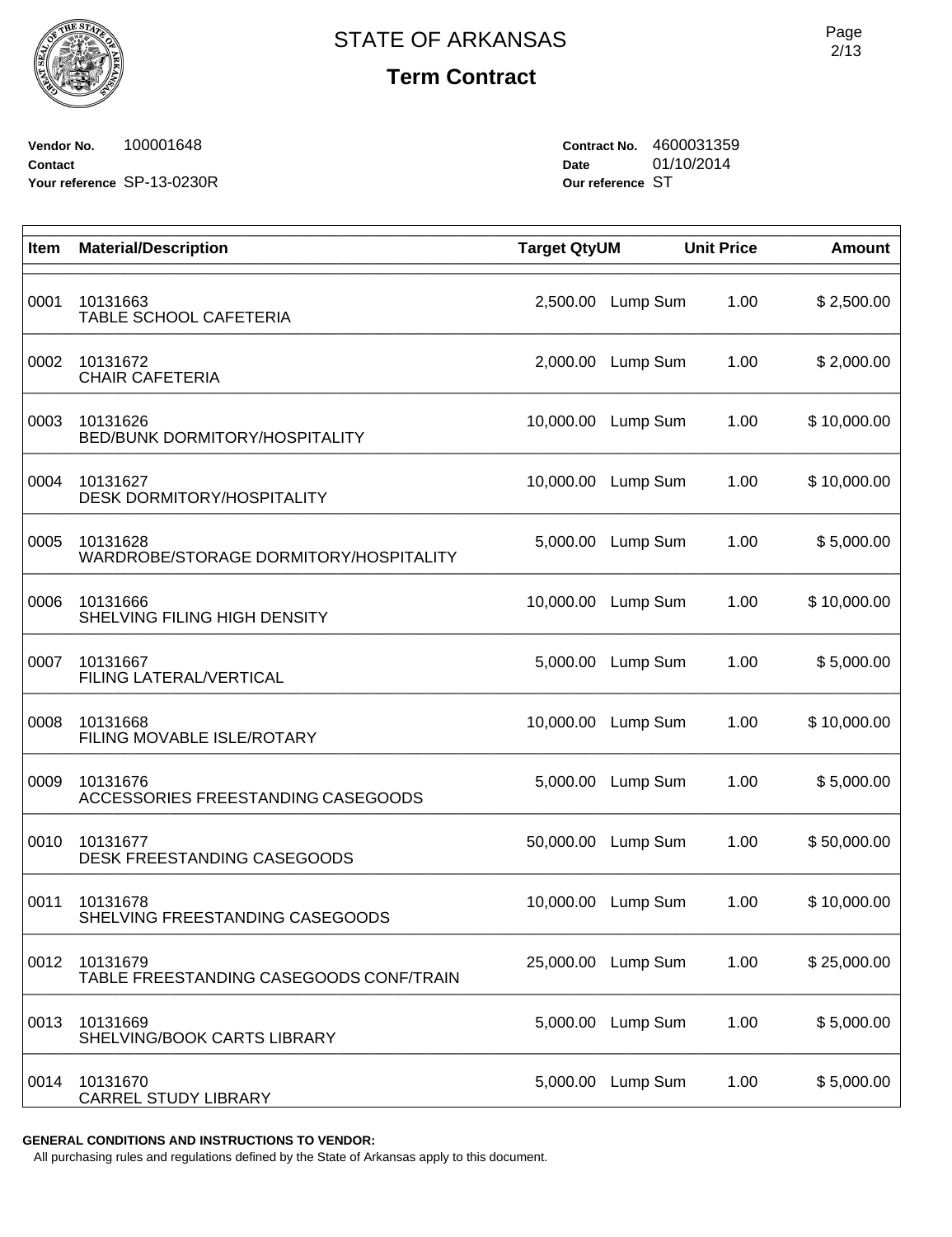

**Vendor No.** 100001648 **Contact Your reference** SP-13-0230R **Contract No.** 4600031359 **Date** 01/10/2014 **Our reference** ST

| Item | <b>Material/Description</b>                 | <b>Target QtyUM</b> |          | <b>Unit Price</b> | <b>Amount</b> |
|------|---------------------------------------------|---------------------|----------|-------------------|---------------|
| 0015 | 10131671<br><b>TABLE/CHAIR LIBRARY</b>      | 5,000.00            | Lump Sum | 1.00              | \$5,000.00    |
| 0016 | 10131673<br>ACCESSORIES LOUNGE/RECEPTION    | 2,000.00            | Lump Sum | 1.00              | \$2,000.00    |
| 0017 | 10131674<br>SEATING LOUNGE/RECEPTION        | 10,000.00           | Lump Sum | 1.00              | \$10,000.00   |
| 0018 | 10131675<br>TABLE LOUNGE/RECEPTION          | 5,000.00            | Lump Sum | 1.00              | \$5,000.00    |
| 0019 | 10131629<br>DESK SCHOOL ADMIN/TEACHER       | 5,000.00            | Lump Sum | 1.00              | \$5,000.00    |
| 0020 | 10131660<br><b>DESK SCHOOL STUDENT</b>      | 5,000.00            | Lump Sum | 1.00              | \$5,000.00    |
| 0021 | 10131662<br>TABLE SCHOOL CLASSROOM ACTIVITY | 25,000.00           | Lump Sum | 1.00              | \$25,000.00   |
| 0022 | 10131664<br>FURNITURE SCHOOL LAB/SCIENCE    | 5,000.00            | Lump Sum | 1.00              | \$5,000.00    |
| 0023 | 10131665<br><b>SEATING SCHOOL</b>           | 5,000.00            | Lump Sum | 1.00              | \$5,000.00    |
| 0024 | 10131680<br><b>SEATING ERGO/TASK</b>        | 50,000.00           | Lump Sum | 1.00              | \$50,000.00   |
| 0025 | 10131681<br>SEATING EXECUTIVE/MANAGEMENT    | 25,000.00           | Lump Sum | 1.00              | \$25,000.00   |
| 0026 | 10131682<br>SEATING FIXED/RAIL AUDITORIUM   | 10,000.00           | Lump Sum | 1.00              | \$10,000.00   |
| 0027 | 10131683<br><b>SEATING SIDE/STACK</b>       | 20,000.00           | Lump Sum | 1.00              | \$20,000.00   |
| 0028 | 10131685<br>ACCESSORIES MODULAR SYSTEMS     | 2,000.00            | Lump Sum | 1.00              | \$2,000.00    |

**GENERAL CONDITIONS AND INSTRUCTIONS TO VENDOR:**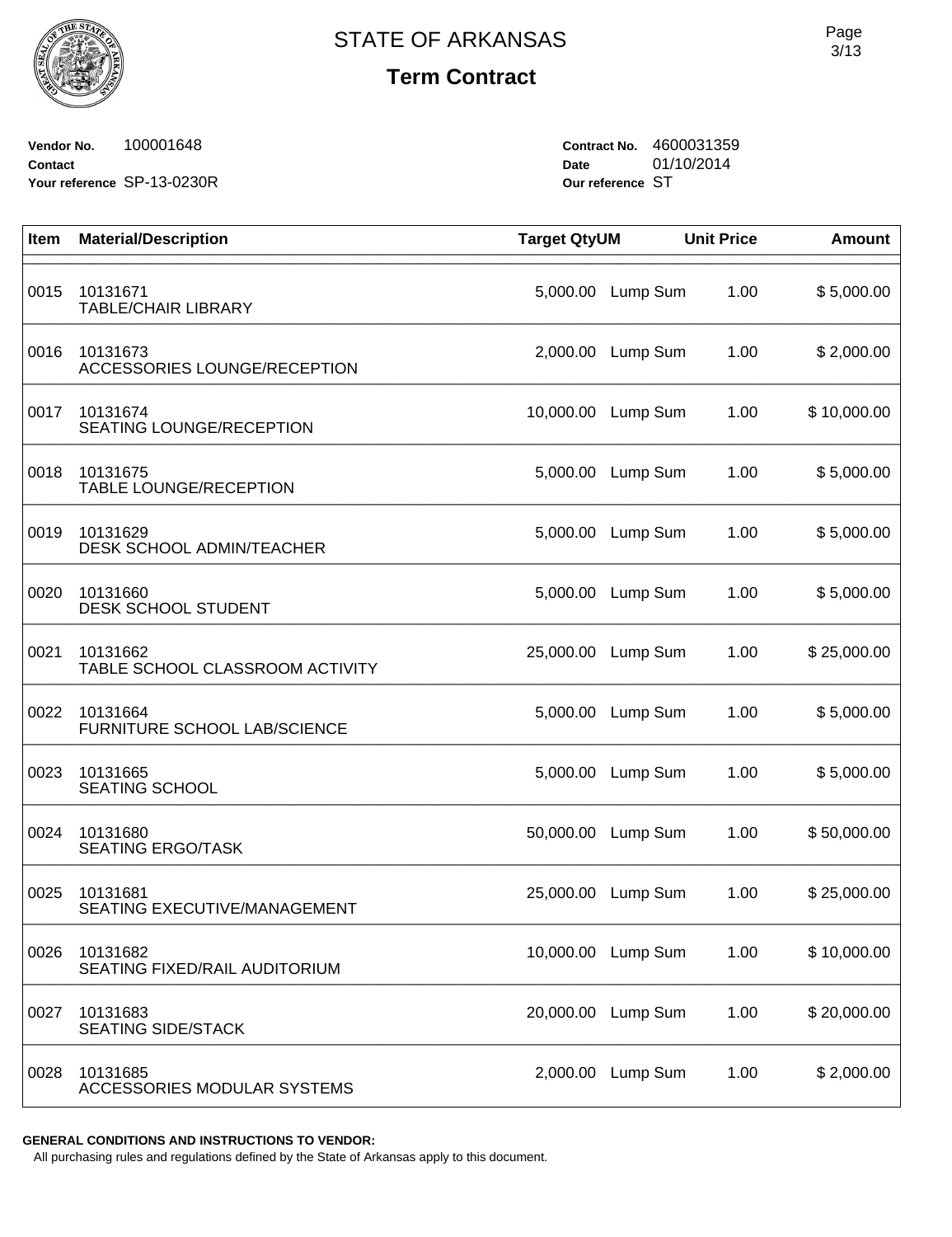

**Vendor No.** 100001648 **Contact Your reference** SP-13-0230R **Contract No.** 4600031359 **Date** 01/10/2014 **Our reference** ST

| <b>Material/Description</b>                   |            |                                             | <b>Amount</b>                                                                                                     |
|-----------------------------------------------|------------|---------------------------------------------|-------------------------------------------------------------------------------------------------------------------|
| 10131686<br>WALL MODULAR SYSTEMS FULL HEIGHT  | 10,000.00  | 1.00                                        | \$10,000.00                                                                                                       |
| 10131687<br><b>FRAME/TILE MODULAR SYSTEMS</b> | 75,000.00  | 1.00                                        | \$75,000.00                                                                                                       |
| 10131688<br><b>PANEL MODULAR SYSTEMS</b>      | 250,000.00 | 1.00                                        | \$250,000.00                                                                                                      |
| 10131689<br>DESKING OPEN PLAN MODULAR SYSTEMS | 100,000.00 | 1.00                                        | \$100,000.00                                                                                                      |
| 10131624<br>DESK SPECIALTY TECHNOLOGY SUPPORT | 10,000.00  | 1.00                                        | \$10,000.00                                                                                                       |
| 10131621<br>SUPPORT, KEYBOARD, TECHNOLOGY     |            | 1.00                                        | \$1,000.00                                                                                                        |
| 10131622<br>LIGHTING TECHNOLOGY SUPPORT       | 1,000.00   | 1.00                                        | \$1,000.00                                                                                                        |
| 10131623<br>MONITOR ARM TECHNOLOGY SUPPORT    |            | 1.00                                        | \$1,000.00                                                                                                        |
|                                               |            | <b>Target QtyUM</b><br>1,000.00<br>1,000.00 | <b>Unit Price</b><br>Lump Sum<br>Lump Sum<br>Lump Sum<br>Lump Sum<br>Lump Sum<br>Lump Sum<br>Lump Sum<br>Lump Sum |

Estimated Net Value **776,500.00** 

### **SECTION 1 - GENERAL INFORMATION**

1.1 INTRODUCTION: This is a non-mandatory statewide contract for the design, purchase, delivery and/or assembly/set-up of Office Furniture including accessories, replacement parts and attachments including any and all associated costs for delivery, set-up and debris removal including cartons and pallets from the premises.

1.2 COOPERATIVE PURCHASING PROGRAM PARTICIPATION: Arkansas' Purchasing Law provides that local public procurement units (counties, municipalities, school districts, certain nonprofit corporations, etc.) may participate in state purchasing contracts. The contractor therefore agrees to sell to Cooperative Purchasing Program participants at the option of the program participants. Unless otherwise stated, all standard and special terms and conditions listed within the contract must be equally applied to such participants.

1.3 TYPE OF CONTRACT: The contract will be a one (1) year term contract from the date of award. Upon mutual agreement by the contractor and OSP, the contract may be renewed on a year-to-year basis, for up to six (6) additional one year terms or a portion thereof. In no event shall the total contract term be more than seven (7) years.

#### **GENERAL CONDITIONS AND INSTRUCTIONS TO VENDOR:**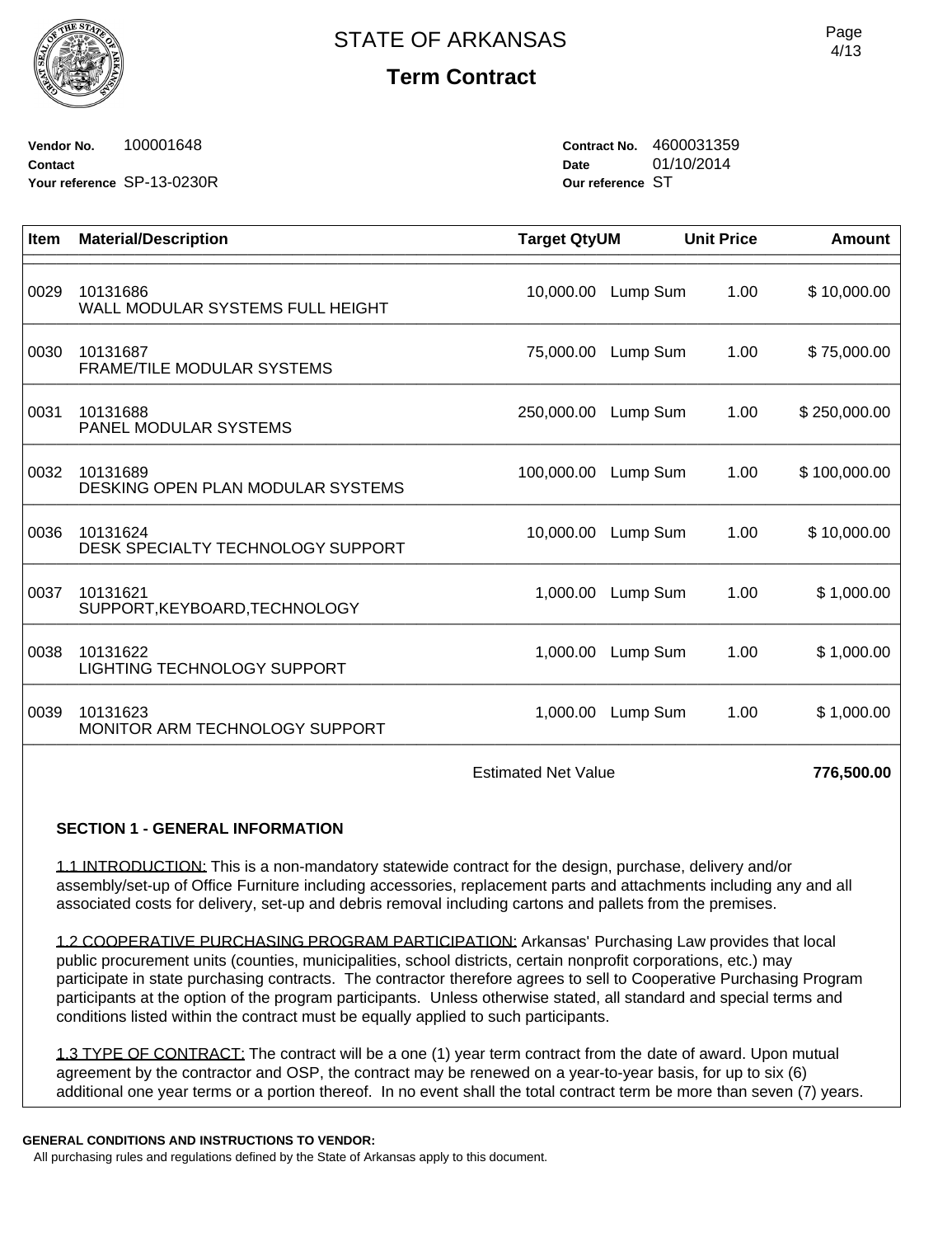**Term Contract**

**Vendor No.** 100001648 **Contact Your reference** SP-13-0230R **Contract No.** 4600031359 **Date** 01/10/2014 **Our reference** ST

1.4 PAYMENT AND INVOICE PROVISIONS: An itemized invoice addressed to the ordering entity shall reference purchase order number, contract number, quantity, description, list and net unit price. Installation/Labor and any other ancillary charges will be shown as a separate line item on all quotes and invoices.

Payment will be made in accordance with applicable State of Arkansas accounting procedures upon acceptance by the Agency. The State may not be invoiced in advance of delivery and acceptance of any commodity. Payment will be made only after the contractor has successfully satisfied the state agency as to the goods purchased. Contractor should invoice agency by an itemized list of charges. Purchase Order Number and/or Contract Number should be referenced on each invoice.

1.5 RECORD RETENTION: The contractor shall be required to maintain all pertinent financial and accounting records and evidence pertaining to the contract in accordance with generally accepted principles of accounting and other procedures specified by the State of Arkansas. Access will be granted upon request, to State or Federal Government entities or any of their duly authorized representatives.

Financial and accounting records shall be made available, upon request, to the State of Arkansas' designee at any time during the contract period and any extension thereof, and for five (5) years from expiration date and final payment on the contract or extension thereof.

1.6 PRIME CONTRACTOR RESPONSIBILITY: The contractor will be required to assume prime contractor responsibility for the contract and will be the sole point of contact with regard to all commodities, services and support. The prime contractor may delegate facilitation of contract orders to their "Authorized/Certified Dealers" only. This delegation will in no way relieve the contractor of any contractual obligations set forth in this Contract Award.

#### 1.7 CONTRACT INFORMATION

- 1. The State of Arkansas may not contract with another party:
- a. Upon default, to pay all sums to become due under a contract.
- b. To pay damages, legal expenses or other costs and expenses of any party.
- c. To conduct litigation in a place other than Pulaski County, Arkansas
- d. To agree to any provision of a contract; which violates the laws or constitution of the State of Arkansas.
- 2. A party wishing to contract with the State of Arkansas should:
- a. Remove any language from its contract which grants to it any remedies other than:
- i. The right to possession.
- ii. The right to accrued payments.
- iii. The right to expenses of de-installation.
- iv. The right to expenses of repair to return the equipment to normal working order, normal wear and tear excluded.

 v. The right to recover only amounts due at the time of repossession and any unamortized nonrecurring cost as allowed by Arkansas Law.

- b. Include in its contract that the laws of the State of Arkansas govern the contract.
- c. Acknowledge that contracts become effective when awarded by the State Procurement Official.

1.8 CONDITIONS OF CONTRACT: The contractor shall at all times observe and comply with federal and State laws, local laws, ordinances, orders, and regulations existing at the time of or enacted subsequent to the execution of this

#### **GENERAL CONDITIONS AND INSTRUCTIONS TO VENDOR:**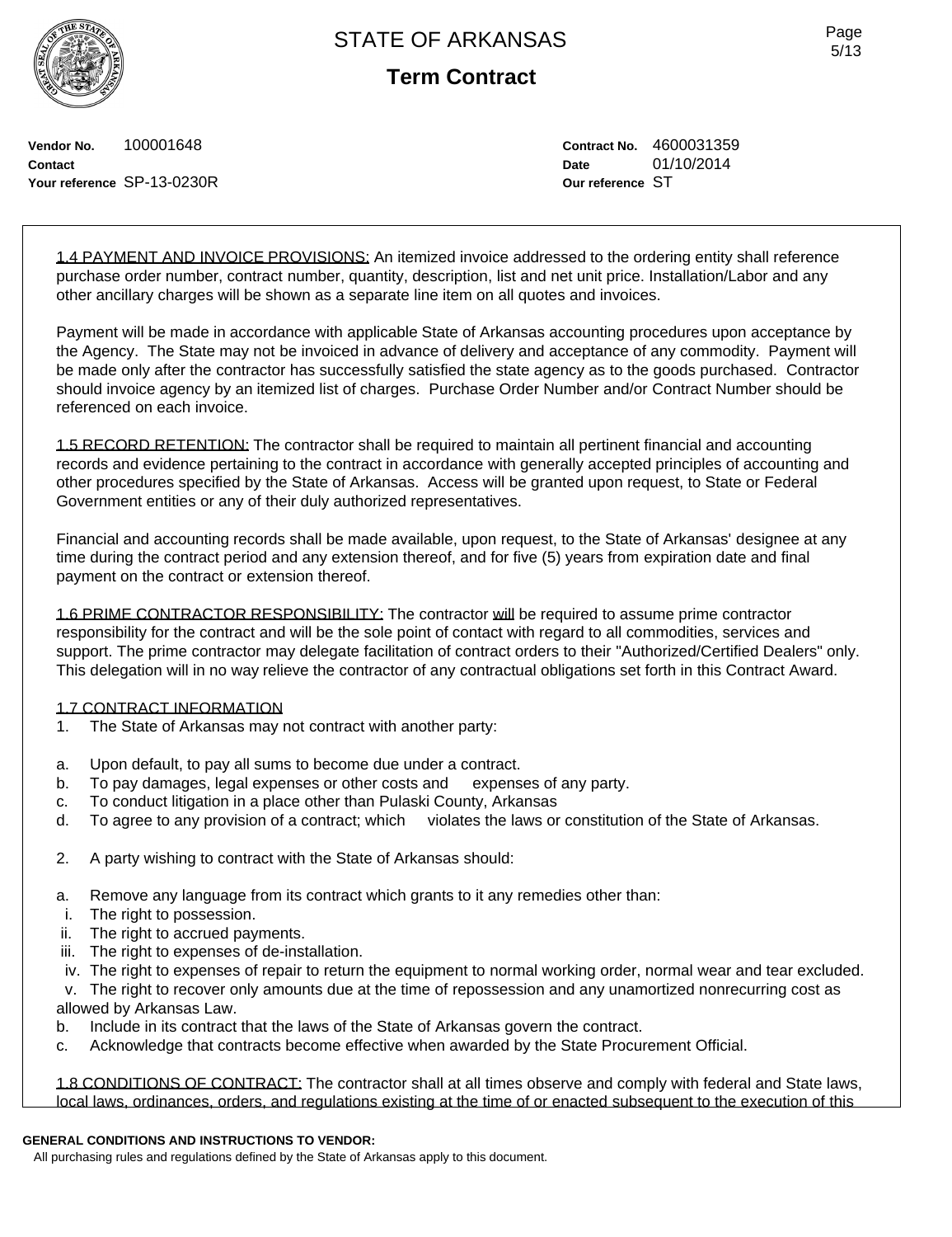**Term Contract**

**Vendor No.** 100001648 **Contact Your reference** SP-13-0230R **Contract No.** 4600031359 **Date** 01/10/2014 **Our reference** ST

contract which in any manner affect the completion of the work. The contractor shall indemnify and save harmless the agency and all its officers, representatives, agents, and employees against any claim or liability arising from or based upon the violation of any such law, ordinance, regulation, order or decree by an employee, representative, or subcontractor of the contractor.

1.9 STATEMENT OF LIABILITY: The State will demonstrate reasonable care but shall not be liable in the event of loss, destruction, or theft of contractor-owned items to be delivered or to be used in the installation of deliverables. The contractor is required to retain total liability until the deliverables have been accepted by the "authorized agency official." At no time will the State be responsible for or accept liability for any contractor-owned items.

1.10 AWARD RESPONSIBILITY: The State Procurement Official will be responsible for award and administration of any resulting contract.

1.11 DELEGATION AND/OR ASSIGNMENT: The contractor shall not assign the contract in whole or in part or any payment arising there from without the prior written consent of the State Procurement Official. The contractor may delegate facilitation of contract orders to their "Authorized/Certified Dealers" only. This delegation will in no way relieve the contractor of any contractual obligations set forth in this Contract Award.

1.12 DISCOUNT CHANGE CLAUSE: The contractor may offer larger discount percentages for products, accessories, replacement parts and attachments at any time during the contract term.

1.13 LENGTH OF PRICE GUARANTEE: Discount percentages shall be firm for the term of the contract.

1.14 DELIVERY: FOB DESTINATION, INSIDE DELIVERY, FREIGHT PAID: Whenever possible, contractors should give the ordering entities 3 working days prior notice of any deliveries and/or installations. Furniture contractors will not be responsible for the removal/moving of existing furnishings unless requested by the ordering entity. Contractors should verify site readiness prior to delivery. All deliveries will be made during normal working hours unless otherwise arranged with the ordering entity. Contractor will communicate any scheduling delays and/or changes immediately. Agencies will not be responsible for any freight damage, concealed or otherwise.

1.15 SPECIAL DELIVERY INSTRUCTIONS: All shipments will be FOB destination (as specified on Ordering Entity Purchase Order).

### **Delivery/Installation Instructions:**

Due to the varying locations and circumstances involved in deliveries and installations, all deliveries and installations will be quoted on a project by project basis.

All installation, labor, and or delivery charges must be shown as a separate line item on quotes and invoices.

One of the following delivery methods must be specified on every Agency Purchase Order:

(1) Drop Shipped: Off loaded by carrier to an Agency loading dock or designated area. There will be no charge to the ordering Agency for this delivery method.

(2) Inside Delivery: Off loaded, un-boxed/wrapped and placed in pre-determined locations within the building. Contractor will be responsible for the removal of any trash, packaging materials, and cartons associated with the delivery.

### **GENERAL CONDITIONS AND INSTRUCTIONS TO VENDOR:**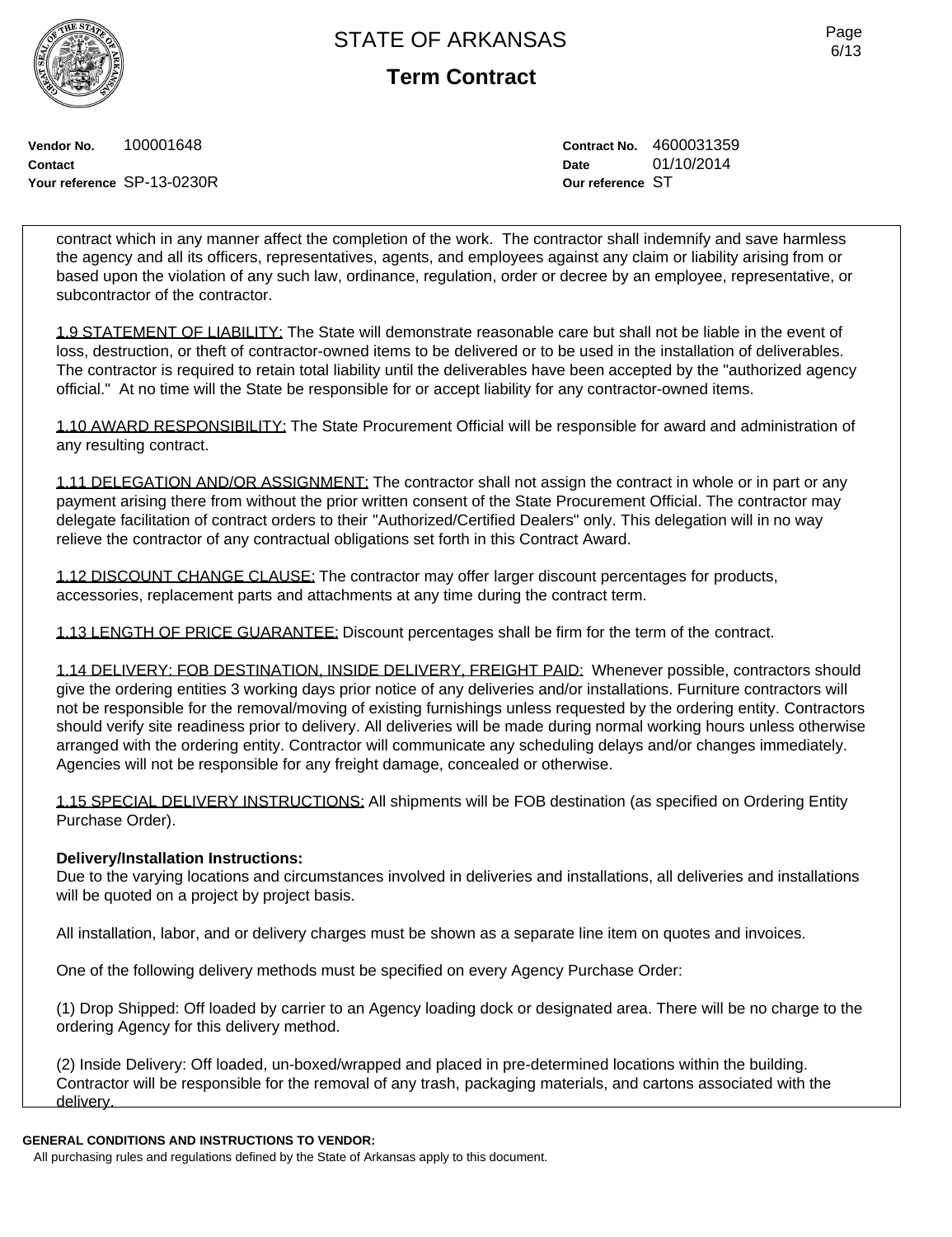**Term Contract**

Page 7/13

**Vendor No.** 100001648 **Contact Your reference** SP-13-0230R **Contract No.** 4600031359 **Date** 01/10/2014 **Our reference** ST

(3) Delivered and Installed: Off loaded, and installed. Installation shall include but not limited to; any and all labor, material, and tools necessary to install furniture in accordance with approved plans and specifications and/or the direction of authorized agency personnel. The installation company will be responsible for the removal of any trash, packing material, and cartons associated with their installation.

The contractor/installation company will repair/replace (to the satisfaction of the ordering entity) any damage to the building or its contents that they (the contractor) caused in the course of their work. This includes but is not limited to: walls, floors, floor coverings, ceilings, elevators, doors, doorways, and any existing fixtures and furniture. The agency may withhold payment until repairs are satisfactorily completed.

1.16 ACCEPTANCE STANDARDS: Inspection and acceptance/rejection of products shall be made within thirty (30) days of receipt or upon completion of installation should that installation period extend beyond thirty (30) days. Ordering entity shall have the option to return any products within the thirty (30) days.

Return Requirements: Ordering entity shall coordinate returns with the Contractor. Upon notification by the ordering entity of a duplicate shipment, over-shipment or shipment in poor condition, the products must be promptly removed at the contractor and/or dealer's expense. Ordering entities reserve the right to return products for defects in material and/or workmanship. In the event of product return, the ordering entity reserves the right to accept either a full refund for the returned product or a replacement of the product.

Performance Requirements: The ordering entity reserves the right to inspect and verify that all deliveries are in accordance with specifications, both at the point of delivery and at the point of use. For orders that specify an "authorized party" to receive and inspect deliveries and/or installations, acceptance and inspection procedures must be performed by the "authorized party" to be considered and accepted by the ordering entity. Products inspected at the time of use are subject to refusal and return requirements for issues of quality such as defects in manufacturing and/or workmanship. Products will not be considered accepted by the ordering entity until the installation is complete for the applicable products.

**1.17 CANCELLATION:** In the event the State no longer needs the service or commodity specified in the contract or purchase order due to program changes, changes in laws, rules, or regulations, relocation of offices, or lack of appropriated funding, the State may cancel the contract or purchase order by giving the contractor written notice of such cancellation thirty (30) days prior to the date of cancellation.

### **SECTION 2 - SPECIFIC REQUIREMENTS**

2.1 QUALITY: The items must be in conformance with normal industry standards as specified within this Contract Award.

**2.2 GUIDELINES:** The Office of State Procurement adheres to all guidelines set forth by the State and Federal Government concerning The Americans with Disabilities Act (ADA) as well as all mandated fire codes.

2.3 ORDERING PROCEDURE: Orders placed against this contract may be in the form of an agency issued purchase order on an as-required basis. Or an agency may also use the Arkansas State Purchasing Card (P-Card) to purchase furniture.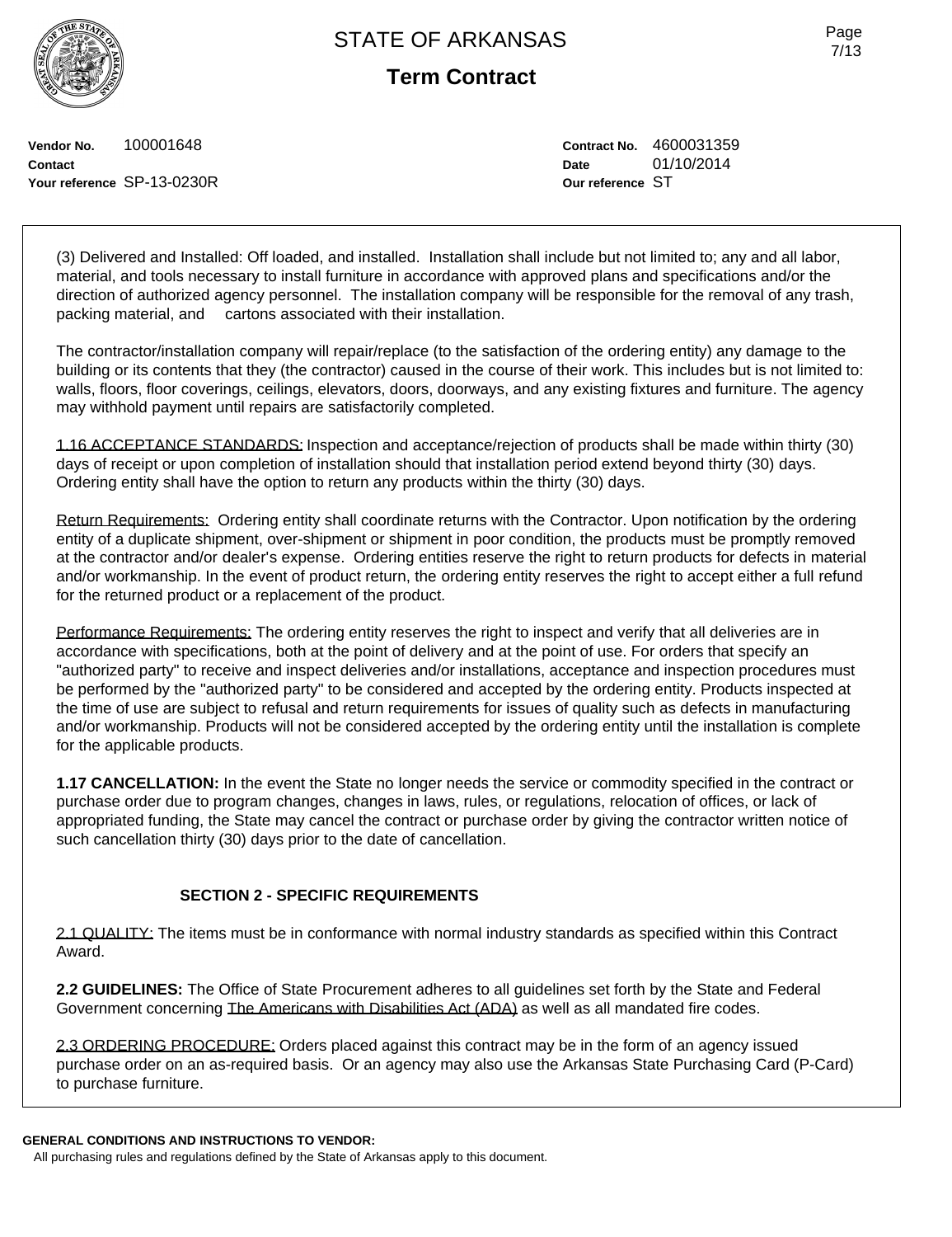

**Term Contract**

Page 8/13

**Vendor No.** 100001648 **Contact Your reference** SP-13-0230R **Contract No.** 4600031359 **Date** 01/10/2014 **Our reference** ST

2.4 QUANTITY BASIS OF CONTRACT - NO GUARANTEED QUANTITIES: The contract established has no guarantee of any specific quantity and the State is obligated only to buy that quantity which is needed by its agencies.

2.5 MINIMUM ORDER QUANTITY: The State makes no commitment to purchase any minimum or maximum quantity, or dollar volume of products from the selected suppliers. Utilization of this agreement will be on an as needed basis by State Agencies and/or Cooperative Participants, Cities, Counties, Schools K-12, Colleges and Universities. The State will award to multiple suppliers; however, the State reserves the right to purchase like and similar products from other suppliers as necessary to meet operational requirements.

Note: Issuance of an award does not guarantee an order.

2.6 reporting requirements: The product manufacturer agrees to provide a yearly sales report to the Office of State Procurement. This report is due on the 15th of July following the year's activity. The report **must** include the total sales of all furniture orders against the contract. The report should include the following: reporting time period, manufacturer/dealer name, furniture category, quantity and dollar value of each item sold, and the name of the purchasing entity.

Note: OSP reserves the right to request a sales report on an as-needed basis.

Email report to: osp-furniture@dfa.arkansas.gov

2.7 FURNITURE CLASSIFICATIONS: Furniture classifications include but not limited to: Cafeteria, Dormitory, Library Shelving and Library Related, Lounge, Systems (Modular), School (Classroom), Freestanding, Seating, Filing Systems and Equipment, and Technology Support.

### 2.8 GENERAL DEFINITION OF PRODUCTS:

### **Item 1: Cafeteria Furniture**

- · Mobile tables on rollers with or without benches or stools.
- · Round and rectangular cafeteria tables without benches or stools.

### **Item 2: Dormitory Furniture**

· Metal, wood, or wood clad metal wardrobes, beds and mattresses, night stands, chest of drawers, and single pedestal dormitory student desks with keyboard or center drawers.

### **Item 3: Library Shelving and Library Related Furniture**

· Cantilever, reversed cantilever, four post library shelving (all of which include mobile shelving), and end panels for covering end of panels.

· Library Related Furniture, which includes but not limited to: book trucks, circulation desks, library tables, card catalogs, study carrels, storage cabinets, periodical racks, dictionary stands, and display cases.

### **Item 4: Lounge Furniture**

#### **GENERAL CONDITIONS AND INSTRUCTIONS TO VENDOR:**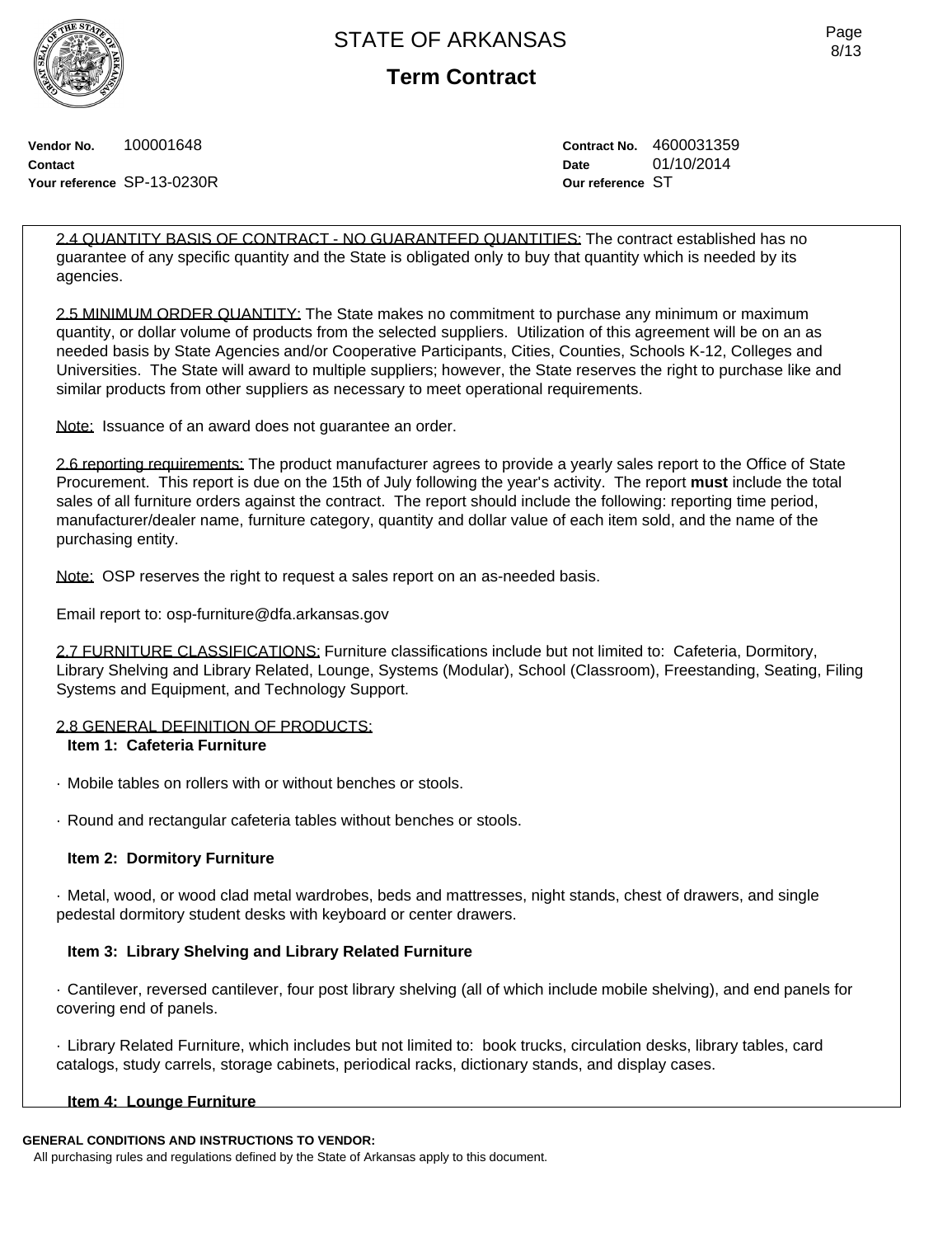**Term Contract**

**Vendor No.** 100001648 **Contact Your reference** SP-13-0230R **Contract No.** 4600031359 **Date** 01/10/2014 **Our reference** ST

· Upholstered wood, metal, or rotationally molded lounge seating which includes but not limited to: (lounge chairs, recliners, love seats, sofas, and assemblies and replacements only).

· Complimentary tables, benches, and ottomans for lounge seating. Manufacturers must have lounge seating to match tables, benches and ottomans.

· Upholstered wood or metal multiple seating, ganging seating, and tandem seating.

### **Item 5: Systems Furniture (Modular)**

· A complete and comprehensive catalog of all systems furniture, including modular work stations, lines and accessories.

· Metal, wood or laminate modular furniture, these can include complimentary components such as keyboard drawers, task lights, tack boards, etc. and storage units.

### **Item 6: School Furniture (Classroom)**

- · Student desk, chair desks, tablet arm chairs and stools.
- · Single unit pedestal teacher's desks
- · Study carrels and storage cabinets
- · Stacking chairs, student chairs and folding chairs

· Classroom activity, computer, folding, training tables and accessories, such as, ganging devices, electrical/data components and storage dollies.

### **Item 7: Freestanding/Casegoods Furniture**

· A complete and comprehensive catalog of all case goods, furniture, (including folding and mobile) desks and tables.

· Conference room tables, lecterns, media cabinets, storage cabinets and presentation boards

#### **Item 8: Seating**

· A complete and comprehensive catalog of chairs, auditorium and general seating.

· Wood, metal or ergonomic seating which may include but limited to: executive, managerial, task, operational, stools, side, occasional, stacking, conference, and theater type seating.

· Products must meet or exceed ANSI/BIFMA requirements.

### **Item 9: Filing Systems and Equipment**

· A complete and comprehensive catalog of filing systems including vertical and lateral files, bookcases, mobile

### **GENERAL CONDITIONS AND INSTRUCTIONS TO VENDOR:**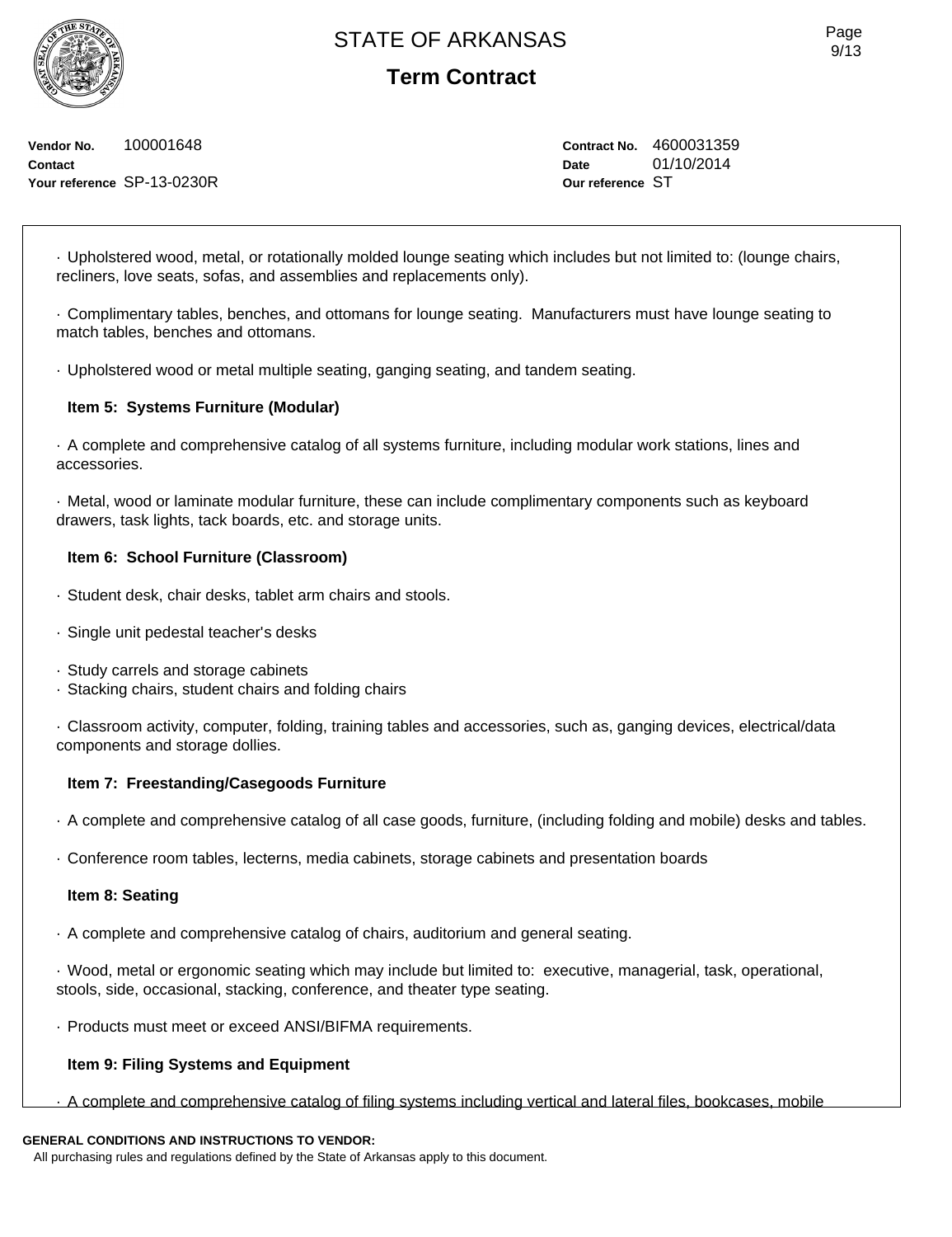**Term Contract**

**Vendor No.** 100001648 **Contact Your reference** SP-13-0230R **Contract No.** 4600031359 **Date** 01/10/2014 **Our reference** ST

cabinets and freestanding file cabinets.

### **Item 10: Technology Support Furniture**

· A complete and comprehensive catalog of technology support furniture to support technology based learning environments.

**ANY PERMANENT FURNITURE INSTALLATION** for State Agencies as well as requested space alterations, attached fixtures, furnishings and erected additions must have Arkansas Building Authority (ABA) approval if:

- **(a)** The building is owned by ABA and/or
- **(b)** The product and installation exceeds the sum of \$20,000.00.
- (Excluding ABA exempt agencies)

Note: the Americans with Disabilities ACT and the Arkansas *Fire Codes* must be adhered to as set forth by local and federal guidelines by the ordering entity and the contractor.

Codes, Permits, Licenses for Permanent Installation:

The contractor must comply with all State mandatory licensing requirements prior to installation. Questions on licensing requirements should be directed to the State Licensing Board. Contractor must furnish and install all furniture and materials in compliance with all applicable codes, whether local, state, or federal; and that all permits or licenses required for installation will be obtained without cost to the State.

**2.9 PRODUCT MANUFACTURER'S SUPPLIERS:** Only those dealers/distributors listed by the manufacturer will be considered authorized to act on behalf of the Product Manufacturer.

2.10 CONTRACT RENEWAL PERIOD: FURNITURE ADDITIONS/DELETIONS: Contractors wishing to make furniture additions/changes to their contract during the contract period should be aware of the following:

additions/changes will be allowed only once during a contract period. No changes to discount percentages are allowed during this contract period.

Additions/changes must be submitted during the contract renewal period.

When requesting additions and/or changes; contractor shall submit a request either by letter or via email which shall include a list of all items being proposed for addition and/or change.

Contractor shall submit all required documents supporting any new items.

Product literature for all new items shall also be submitted with the request.

Contractor is responsible for submitting a complete name, address, email address, phone and fax numbers when a new dealer is added.

2.11 PRICE LISTS AND PRODUCT INFORMATION: Contractors should provide an electronic version of the proposed price list in an Excel format or pdf on a jump drive. Also provide a dealer list, if applicable in an Excel format with "read and write" capabilities on the same jump drive. No costs or expenses associated with providing this

#### **GENERAL CONDITIONS AND INSTRUCTIONS TO VENDOR:**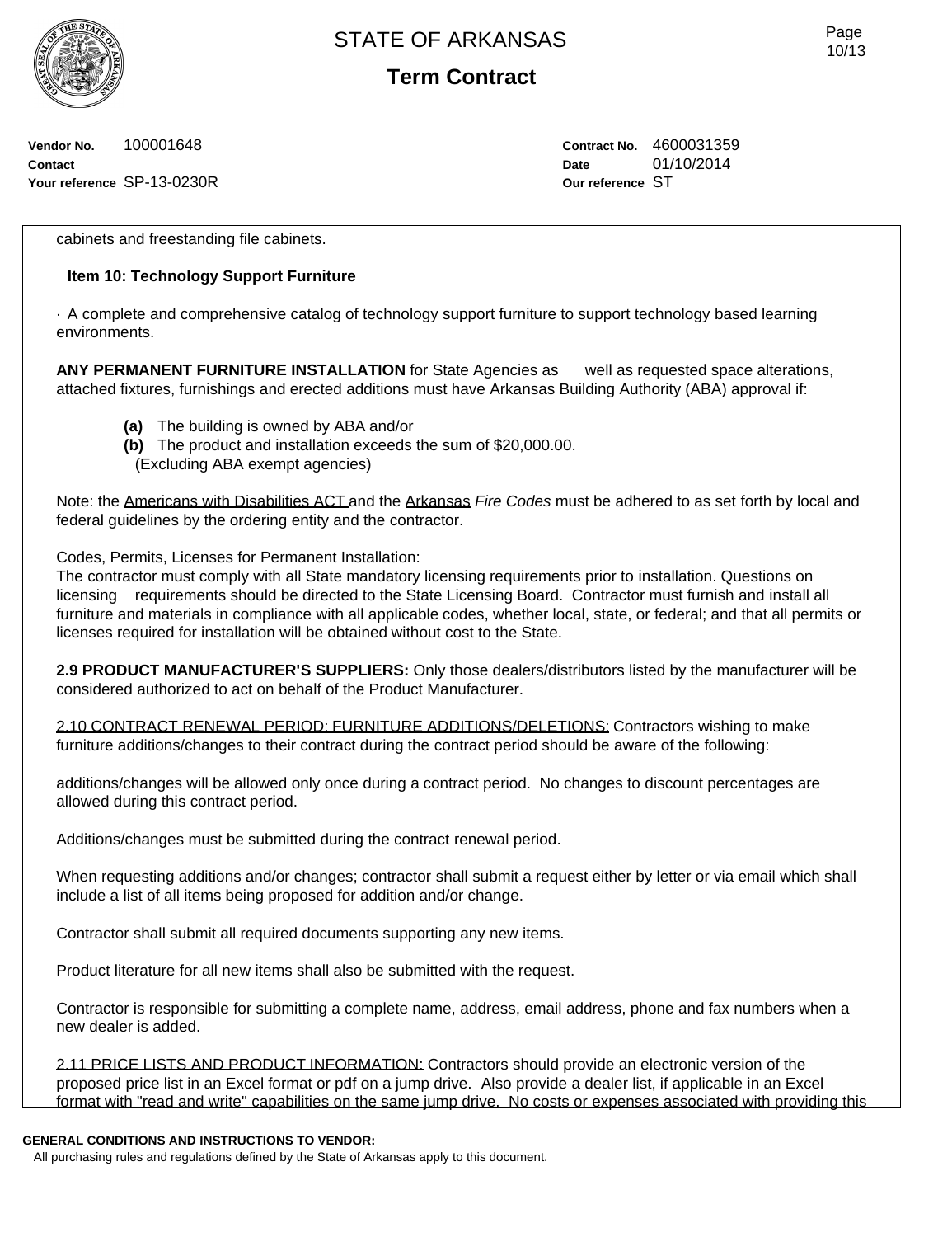**Term Contract**

**Vendor No.** 100001648 **Contact Your reference** SP-13-0230R **Contract No.** 4600031359 **Date** 01/10/2014 **Our reference** ST

information in the required format shall be charged to the State of Arkansas. At the time of contract renewal contractor will furnish OSP with an updated dealer list and published price list.

2.12 LITERATURE: The manufacturer/dealer shall furnish price lists, catalogs, and description literature upon request by any using entity, and at no cost to the entity.

2.13 SPECIAL PACKAGING: Items shall be packaged and cartoned so as to protect the contents from damage during shipment, handling and storage. Shipping container shall have a label with the following information:

Name of Receiving Agency Agency Purchase Order Number Name of Supplier Item Description of Contents Manufacturer Name Model Name and Number

2.14 WARRANTY: Minimum acceptable warranty will be for a period of one year from the date of product acceptance by the ordering entity. Warranty shall cover defects in material and workmanship and shall cover all costs associated with the repair or replacement of defective items including labor, parts, transportation costs, travel time and expense, and any other costs associated with such repair or replacement.

If anytime during the first (1) year warranty period the product does not perform in accordance to manufacturer's specification, the successful contractor will be notified in writing. The contractor shall pick up the product at the contractor's expense, and replace with product that meets or exceeds prior assembled product. Should product performance remain unacceptable to ordering entity, entity may request a full return of the purchase price (including taxes).

2.15 ORDER CANCELLATION: Users of this contract are advised that orders (all or part) cancelled or returned after acceptance of requested merchandise will be subject to a restocking fee of ten percent (10%) of the invoice amount (not to exceed \$500.00 per order) plus return freight charges. The amount authorized for payment of return freight will, in no instance, be more than original delivery charges documented by carrier. These charges may be applied, at the option of the supplier, to those orders which have been accepted. Orders cancelled prior to shipment or acceptance by ordering entity from the manufacturer will not be assessed charges.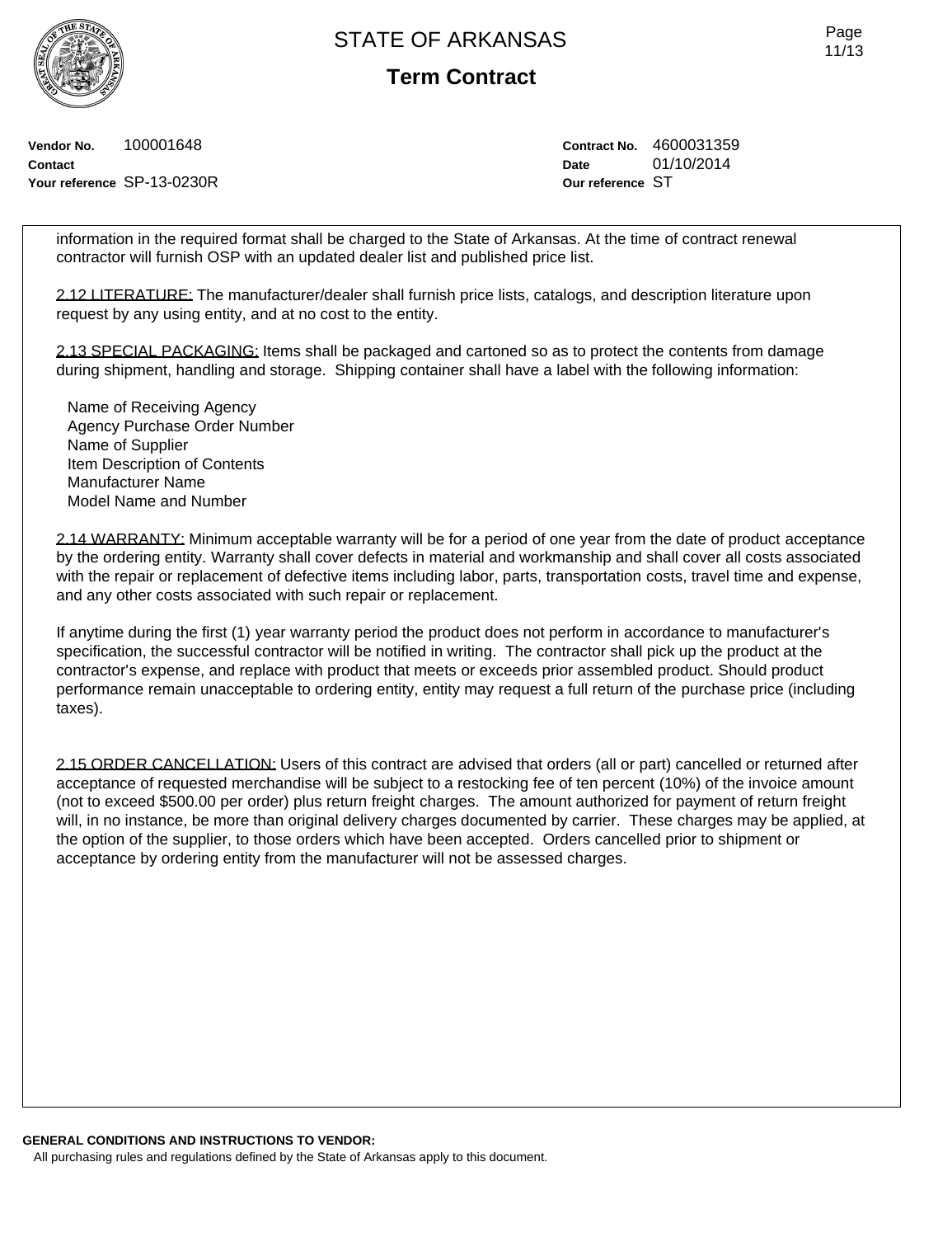Page 12/13

**Vendor No.** 100001648 **Contact Your reference** SP-13-0230R **Contract No.** 4600031359 **Date** 01/10/2014 **Our reference** ST

### **TERMS AND CONDITIONS**

1. GENERAL: All terms and conditions stated in the invitation for bid govern this contract

2. PRICES: Prices are firm and not subject to escalation, unless otherwise specified in the invitation for bid.

3. DISCOUNTS: All cash discounts offered will be taken if earned.

4. TAXES: Most state agencies must pay state sales tax. Before billing, the contractor should contact the ordering agency to find out if that agency must pay sales tax. Itemize state sales tax when applicable on invoices.

5. BRAND NAME REFERENCES: The contractor guarantees that the commodity delivered is the same as specified in the bid.

6. GUARANTY: All items delivered are to be newly manufactured, in first- class condition, latest model and design, including, where applicable, containers suitable for shipment and storage unless otherwise indicated in the bid invitation. The contractor guarantees that everything furnished hereunder will be free from defects in design, workmanship, and material; that if sold by drawing, sample or specification, it will conform thereto and will serve the function for which furnished. The contractor further guarantees that if the items furnished hereunder are to be installed by the contractor, such items will function properly when installed. The contractor also guarantees that all applicable laws have been complied with relating to construction, packaging, labeling, and registration. The contractor's obligations under this paragraph shall survive for a period of one year from the date of delivery, unless otherwise specified in the invitation for bid.

7. AWARD: This contract award does not authorize shipment. Shipment against this contract is authorized by the receipt of a purchase order from the ordering agency. A written purchase order mailed or otherwise furnished to the contractor results in a binding obligation without further action by either party.

8. DELIVERY: The term of the contract is shown on the face of the contract award. The contractor is required to supply the state's needs during this term. The number of days required to place the commodity in the receiving agency's designated location under normal conditions is also shown. Consistent failure to meet delivery without a valid reason may cause removal from the bidders' list or suspension of eligibility for award.

9. BACK ORDERS OR DELAY IN DELIVERY: Back orders or failure to deliver within the time required may be default of the contract. The contractor must give written notice to the Office of State Procurement and ordering agency of the reason and the expected delivery date. If the reason is not acceptable, the contractor is in default. The Office of State Procurement has the right to extend delivery if reasons appear valid. If the date is not acceptable, the agency may buy elsewhere.

10. DELIVERY REQUIREMENTS: No substitutions or cancellations are permitted without written approval of the Office of State Procurement. Delivery shall be made during agency work hours only, 8:00 a.m. to 4:30 p.m., unless prior approval for other delivery has been obtained from the agency. Packing memoranda shall be enclosed with each shipment.

**GENERAL CONDITIONS AND INSTRUCTIONS TO VENDOR:**